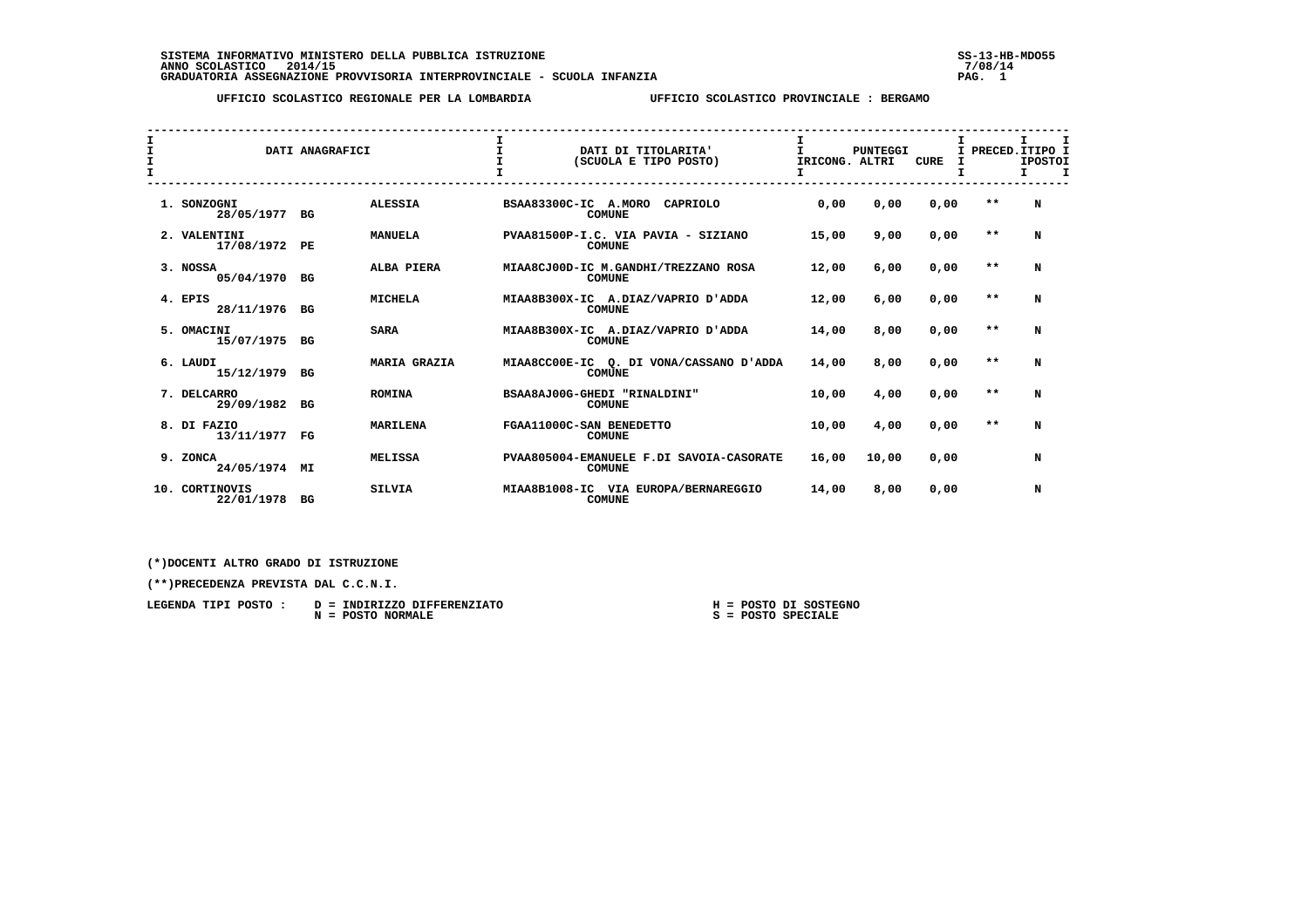## **UFFICIO SCOLASTICO REGIONALE PER LA LOMBARDIA UFFICIO SCOLASTICO PROVINCIALE : BERGAMO**

| $\mathbf{I}$<br>I<br>$\mathbf{T}$ |                                 | DATI ANAGRAFICI |                  | DATI DI TITOLARITA'<br>(SCUOLA E TIPO POSTO)             | T.<br>IRICONG. ALTRI | <b>PUNTEGGI</b> | <b>CURE</b><br>I | I.<br>I PRECED. ITIPO I<br><b>IPOSTOI</b><br>I. |
|-----------------------------------|---------------------------------|-----------------|------------------|----------------------------------------------------------|----------------------|-----------------|------------------|-------------------------------------------------|
|                                   | 11. MILANI<br>29/11/1977 BG     |                 | <b>SILVIA</b>    | MIAA8A600R-IC ALDA FAIP0'/ GESSATE<br><b>COMUNE</b>      | 13,00                | 7,00            | 0,00             | N                                               |
|                                   | 12. TIRABOSCHI<br>26/09/1966 BG |                 | <b>MAURA</b>     | BSAA8AJ00G-GHEDI "RINALDINI"<br><b>COMUNE</b>            | 12,00                | 6,00            | 0,00             | N                                               |
|                                   | 13. TEDESCHI<br>08/04/1969      | CS              | <b>ANTONELLA</b> | CSAA871004-IC PAOLA "I. GENTILI"<br><b>COMUNE</b>        | 12,00                | 6,00            | 0.00             | N                                               |
|                                   | 14. COSTANZA<br>20/09/1970      | EE              | MARIA ELEONORA   | RGAA82000N-BERLINGUER<br><b>COMUNE</b>                   | 12,00                | 6,00            | 0.00             | N                                               |
|                                   | 15. TASCA<br>10/02/1971 BG      |                 | <b>GIANCARLA</b> | MIAA8BZ000-ISTITUTO COMPRENSIVO CARNATE<br><b>COMUNE</b> | 12,00                | 6,00            | 0.00             | N                                               |
|                                   | 16. ROSSI<br>14/08/1972         | MΙ              | <b>VERONICA</b>  | MIAA8EY00V-VIA S.DOMENICO SAVIO<br><b>COMUNE</b>         | 12,00                | 6,00            | 0,00             | N                                               |
|                                   | 17. SIGNORI<br>31/01/1979 BG    |                 | <b>ERIKA</b>     | BSAA83900B-IST. COMPRENSIVO COCCAGLIO<br><b>COMUNE</b>   | 12,00                | 6,00            | 0,00             | N                                               |
|                                   | 18. MAGGIO<br>11/10/1971        | MЕ              | <b>AMELIA</b>    | MIAA8CJ00D-IC M.GANDHI/TREZZANO ROSA<br><b>COMUNE</b>    | 10,00                | 4,00            | 0,00             | N                                               |
|                                   | 19. MURGIA<br>09/11/1968 VA     |                 | <b>ROBERTA</b>   | MIAA8A600R-IC ALDA FAIP0'/ GESSATE<br><b>COMUNE</b>      | 9,00                 | 3,00            | 0,00             | N                                               |
|                                   | 20. GATTI<br>05/01/1972 BG      |                 | <b>EVELINA</b>   | MIAA8B300X-IC A.DIAZ/VAPRIO D'ADDA<br><b>COMUNE</b>      | 9,00                 | 3,00            | 0,00             | N                                               |

 **(\*)DOCENTI ALTRO GRADO DI ISTRUZIONE**

 **(\*\*)PRECEDENZA PREVISTA DAL C.C.N.I.**

| LEGENDA TIPI POSTO | D = INDIRIZZO DIFFERENZIATO |  | $H = POSTO DI SOSTEGNO$ |
|--------------------|-----------------------------|--|-------------------------|
|                    | $N = POSTO NORMALE$         |  | $S = POSTO SPECIALE$    |